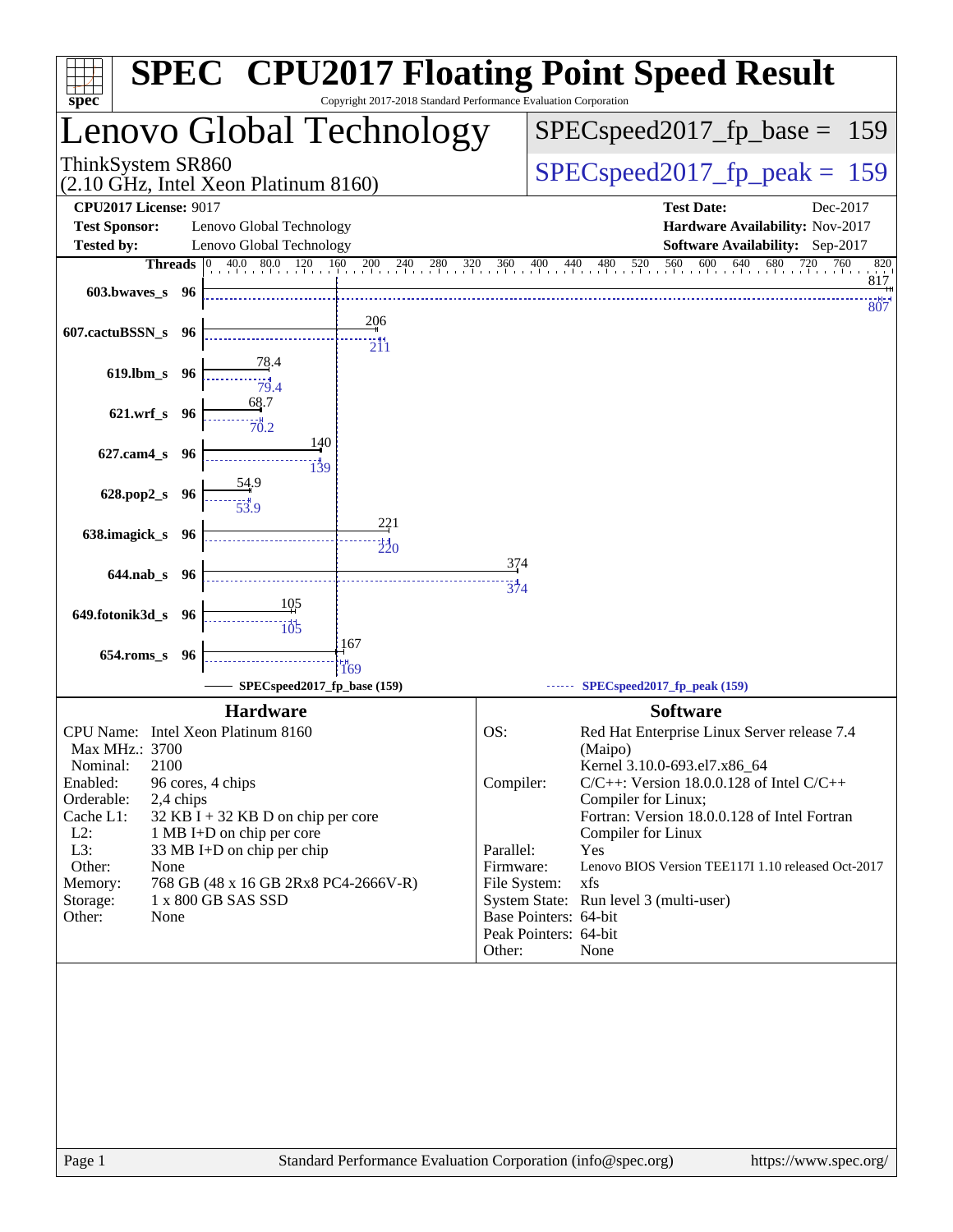

# **[SPEC CPU2017 Floating Point Speed Result](http://www.spec.org/auto/cpu2017/Docs/result-fields.html#SPECCPU2017FloatingPointSpeedResult)**

Copyright 2017-2018 Standard Performance Evaluation Corporation

## Lenovo Global Technology

(2.10 GHz, Intel Xeon Platinum 8160)

ThinkSystem SR860<br>  $SPEC speed2017$  fp\_peak = 159

SPECspeed2017 fp base =  $159$ 

**[Test Sponsor:](http://www.spec.org/auto/cpu2017/Docs/result-fields.html#TestSponsor)** Lenovo Global Technology **[Hardware Availability:](http://www.spec.org/auto/cpu2017/Docs/result-fields.html#HardwareAvailability)** Nov-2017 **[Tested by:](http://www.spec.org/auto/cpu2017/Docs/result-fields.html#Testedby)** Lenovo Global Technology **[Software Availability:](http://www.spec.org/auto/cpu2017/Docs/result-fields.html#SoftwareAvailability)** Sep-2017

**[CPU2017 License:](http://www.spec.org/auto/cpu2017/Docs/result-fields.html#CPU2017License)** 9017 **[Test Date:](http://www.spec.org/auto/cpu2017/Docs/result-fields.html#TestDate)** Dec-2017

#### **[Results Table](http://www.spec.org/auto/cpu2017/Docs/result-fields.html#ResultsTable)**

|                            | <b>Base</b>    |                |       |                |       | <b>Peak</b>    |       |                |                |              |                |              |                |              |
|----------------------------|----------------|----------------|-------|----------------|-------|----------------|-------|----------------|----------------|--------------|----------------|--------------|----------------|--------------|
| <b>Benchmark</b>           | <b>Threads</b> | <b>Seconds</b> | Ratio | <b>Seconds</b> | Ratio | <b>Seconds</b> | Ratio | <b>Threads</b> | <b>Seconds</b> | <b>Ratio</b> | <b>Seconds</b> | <b>Ratio</b> | <b>Seconds</b> | <b>Ratio</b> |
| $603.bwaves$ s             | 96             | 72.2           | 817   | 72.0           | 819   | 72.6           | 812   | 96             | 72.2           | 817          | 73.1           | 807          | 73.4           | 803          |
| 607.cactuBSSN s            | 96             | 80.6           | 207   | 81.0           | 206   | 81.1           | 205   | 96             | 79.1           | 211          | 79.7           | 209          | 77.0           | 216          |
| $619.1$ bm s               | 96             | 66.8           | 78.4  | 67.0           | 78.1  | 66.7           | 78.5  | 96             | 66.0           | 79.4         | 66.0           | 79.3         | 65.6           | 79.8         |
| $621$ .wrf s               | 96             | 193            | 68.7  | 189            | 69.8  | 196            | 67.5  | 96             | 196            | 67.3         | 188            | 70.2         | 187            | 70.6         |
| $627.cam4_s$               | 96             | 63.2           | 140   | 63.8           | 39    | 63.1           | 140   | 96             | 64.3           | 138          | 63.4           | 140          | 63.6           | <u>139</u>   |
| $628.pop2_s$               | 96             | 216            | 54.9  | 218            | 54.5  | 211            | 56.3  | 96             | 220            | 53.9         | 214            | 55.5         | 221            | 53.8         |
| 638.imagick_s              | 96             | 65.4           | 221   | 65.2           | 221   | 65.4           | 221   | 96             | 65.4           | 220          | 67.7           | 213          | 65.1           | 222          |
| $644$ .nab s               | 96             | 46.6           | 375   | 46.7           | 374   | 46.8           | 373   | 96             | 46.7           | 374          | 46.8           | 373          | 46.8           | 374          |
| 649.fotonik3d s            | 96             | 87.0           | 105   | 83.0           | 110   | 87.4           | 104   | 96             | 87.3           | 104          | 86.7           | <b>105</b>   | 82.9           | 110          |
| $654$ .roms s              | 96             | 94.0           | 168   | 100            | 157   | 94.4           | 167   | 96             | 91.5           | 172          | 92.9           | <u>169</u>   | 96.4           | 163          |
| $SPEC speed2017$ fp base = |                |                | 159   |                |       |                |       |                |                |              |                |              |                |              |

**[SPECspeed2017\\_fp\\_peak =](http://www.spec.org/auto/cpu2017/Docs/result-fields.html#SPECspeed2017fppeak) 159**

Results appear in the [order in which they were run.](http://www.spec.org/auto/cpu2017/Docs/result-fields.html#RunOrder) Bold underlined text [indicates a median measurement](http://www.spec.org/auto/cpu2017/Docs/result-fields.html#Median).

#### **[Operating System Notes](http://www.spec.org/auto/cpu2017/Docs/result-fields.html#OperatingSystemNotes)**

Stack size set to unlimited using "ulimit -s unlimited"

#### **[General Notes](http://www.spec.org/auto/cpu2017/Docs/result-fields.html#GeneralNotes)**

Environment variables set by runcpu before the start of the run: LD\_LIBRARY\_PATH = "/home/cpu2017.1.0.2.ic18.0/lib/ia32:/home/cpu2017.1.0.2.ic18.0/lib/intel64" LD\_LIBRARY\_PATH = "\$LD\_LIBRARY\_PATH:/home/cpu2017.1.0.2.ic18.0/je5.0.1-32:/home/cpu2017.1.0.2.ic18.0/je5.0.1-64" OMP\_STACKSIZE = "192M"

 Binaries compiled on a system with 1x Intel Core i7-4790 CPU + 32GB RAM memory using Redhat Enterprise Linux 7.4 Transparent Huge Pages enabled by default Prior to runcpu invocation Filesystem page cache synced and cleared with: sync; echo 3> /proc/sys/vm/drop\_caches

### **[Platform Notes](http://www.spec.org/auto/cpu2017/Docs/result-fields.html#PlatformNotes)**

BIOS configuration: Choose Operating Mode set to Maximum Performance Hyper-Threading set to Disable Adjacent Cache Prefetch set to Disable MONITORMWAIT set to Enable Per Core P-state set to Disable XPT Prefetcher set to Enable StaleAtoS set to Enable LLC deadline alloc set to Disable

**(Continued on next page)**

Page 2 Standard Performance Evaluation Corporation [\(info@spec.org\)](mailto:info@spec.org) <https://www.spec.org/>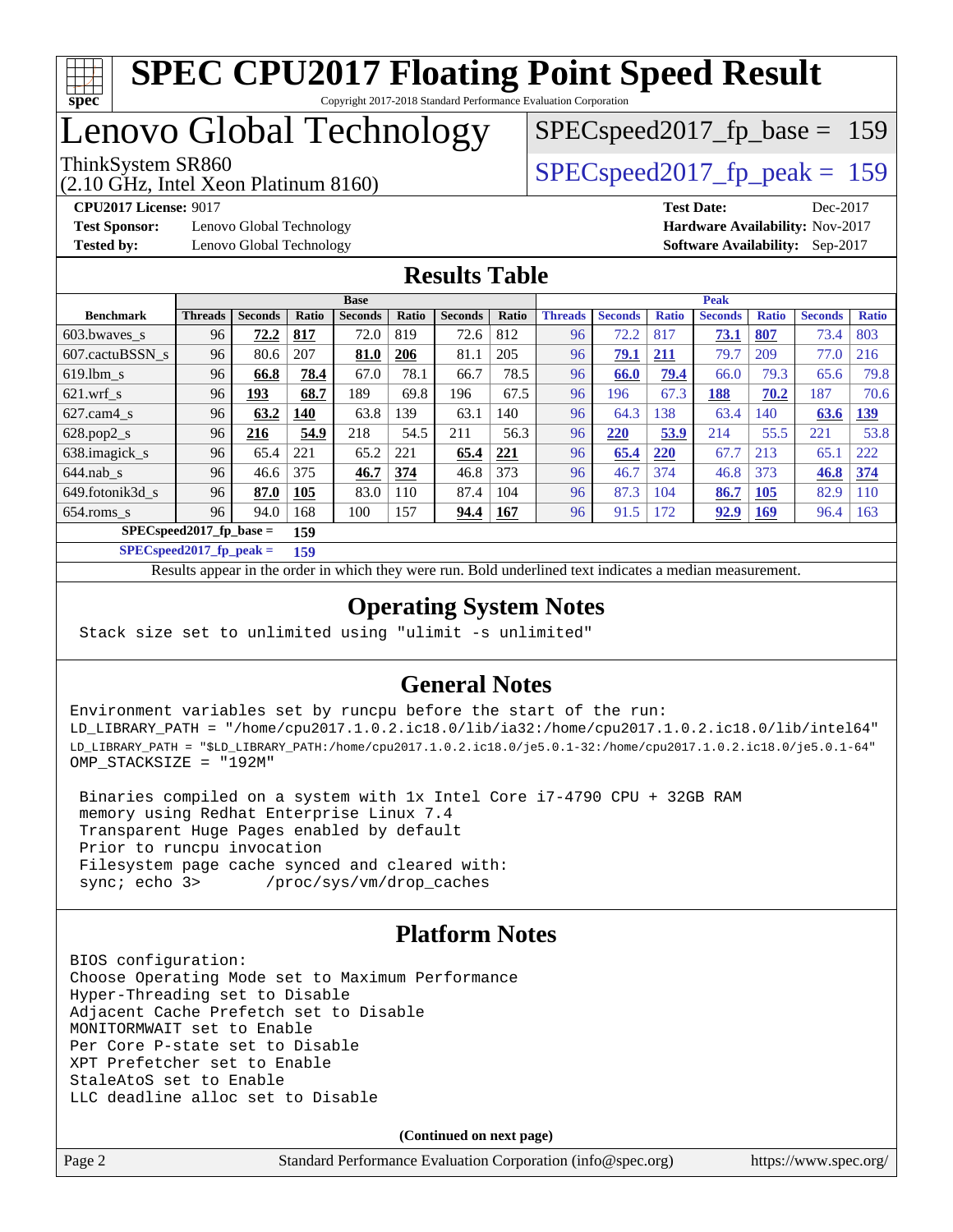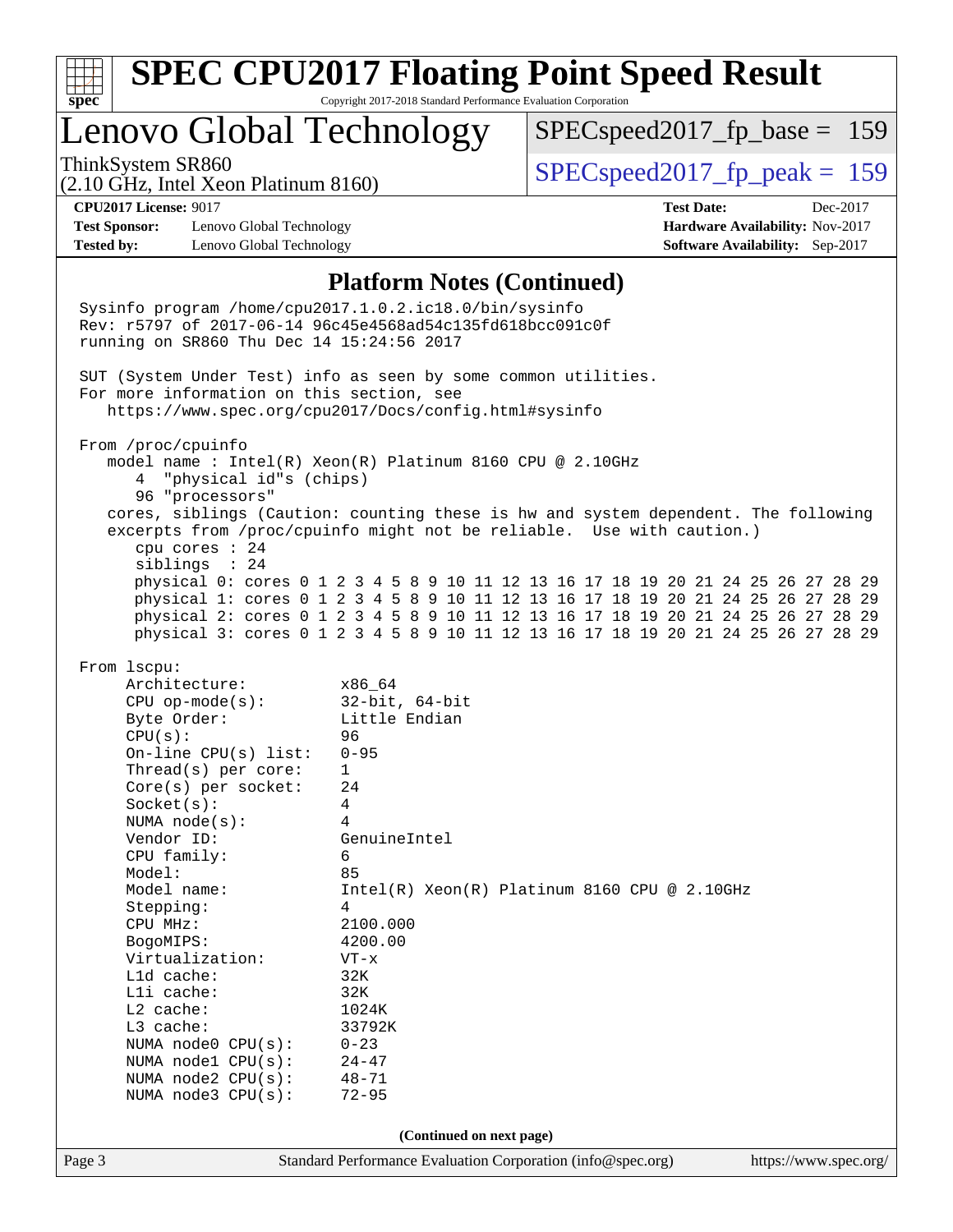| S.<br>Ľ<br>t i |  |  |  |  |  |  |
|----------------|--|--|--|--|--|--|

## Lenovo Global Technology

(2.10 GHz, Intel Xeon Platinum 8160)

ThinkSystem SR860<br>  $SPEC speed2017$  fp\_peak = 159

SPECspeed2017 fp base =  $159$ 

**[CPU2017 License:](http://www.spec.org/auto/cpu2017/Docs/result-fields.html#CPU2017License)** 9017 **[Test Date:](http://www.spec.org/auto/cpu2017/Docs/result-fields.html#TestDate)** Dec-2017

**[Test Sponsor:](http://www.spec.org/auto/cpu2017/Docs/result-fields.html#TestSponsor)** Lenovo Global Technology **[Hardware Availability:](http://www.spec.org/auto/cpu2017/Docs/result-fields.html#HardwareAvailability)** Nov-2017 **[Tested by:](http://www.spec.org/auto/cpu2017/Docs/result-fields.html#Testedby)** Lenovo Global Technology **[Software Availability:](http://www.spec.org/auto/cpu2017/Docs/result-fields.html#SoftwareAvailability)** Sep-2017

#### **[Platform Notes \(Continued\)](http://www.spec.org/auto/cpu2017/Docs/result-fields.html#PlatformNotes)**

Flags: fpu vme de pse tsc msr pae mce cx8 apic sep mtrr pge mca cmov pat pse36 clflush dts acpi mmx fxsr sse sse2 ss ht tm pbe syscall nx pdpe1gb rdtscp lm constant\_tsc art arch\_perfmon pebs bts rep\_good nopl xtopology nonstop\_tsc aperfmperf eagerfpu pni pclmulqdq dtes64 monitor ds\_cpl vmx smx est tm2 ssse3 fma cx16 xtpr pdcm pcid dca sse4\_1 sse4\_2 x2apic movbe popcnt tsc\_deadline\_timer aes xsave avx f16c rdrand lahf\_lm abm 3dnowprefetch epb cat\_l3 cdp\_l3 intel\_pt tpr\_shadow vnmi flexpriority ept vpid fsgsbase tsc\_adjust bmi1 hle avx2 smep bmi2 erms invpcid rtm cqm mpx rdt\_a avx512f avx512dq rdseed adx smap clflushopt clwb avx512cd avx512bw avx512vl xsaveopt xsavec xgetbv1 cqm\_llc cqm\_occup\_llc cqm\_mbm\_total cqm\_mbm\_local dtherm ida arat pln pts /proc/cpuinfo cache data cache size : 33792 KB From numactl --hardware WARNING: a numactl 'node' might or might not correspond to a physical chip. available: 4 nodes (0-3) node 0 cpus: 0 1 2 3 4 5 6 7 8 9 10 11 12 13 14 15 16 17 18 19 20 21 22 23 node 0 size: 196285 MB node 0 free: 191795 MB node 1 cpus: 24 25 26 27 28 29 30 31 32 33 34 35 36 37 38 39 40 41 42 43 44 45 46 47 node 1 size: 196608 MB node 1 free: 191952 MB node 2 cpus: 48 49 50 51 52 53 54 55 56 57 58 59 60 61 62 63 64 65 66 67 68 69 70 71 node 2 size: 196608 MB node 2 free: 192122 MB node 3 cpus: 72 73 74 75 76 77 78 79 80 81 82 83 84 85 86 87 88 89 90 91 92 93 94 95 node 3 size: 196608 MB node 3 free: 192142 MB node distances: node 0 1 2 3 0: 10 21 21 31 1: 21 10 31 21 2: 21 31 10 21 3: 31 21 21 10 From /proc/meminfo MemTotal: 792255136 kB HugePages\_Total: 0 Hugepagesize: 2048 kB From /etc/\*release\* /etc/\*version\* os-release: NAME="Red Hat Enterprise Linux Server" VERSION="7.4 (Maipo)" ID="rhel" ID\_LIKE="fedora" **(Continued on next page)**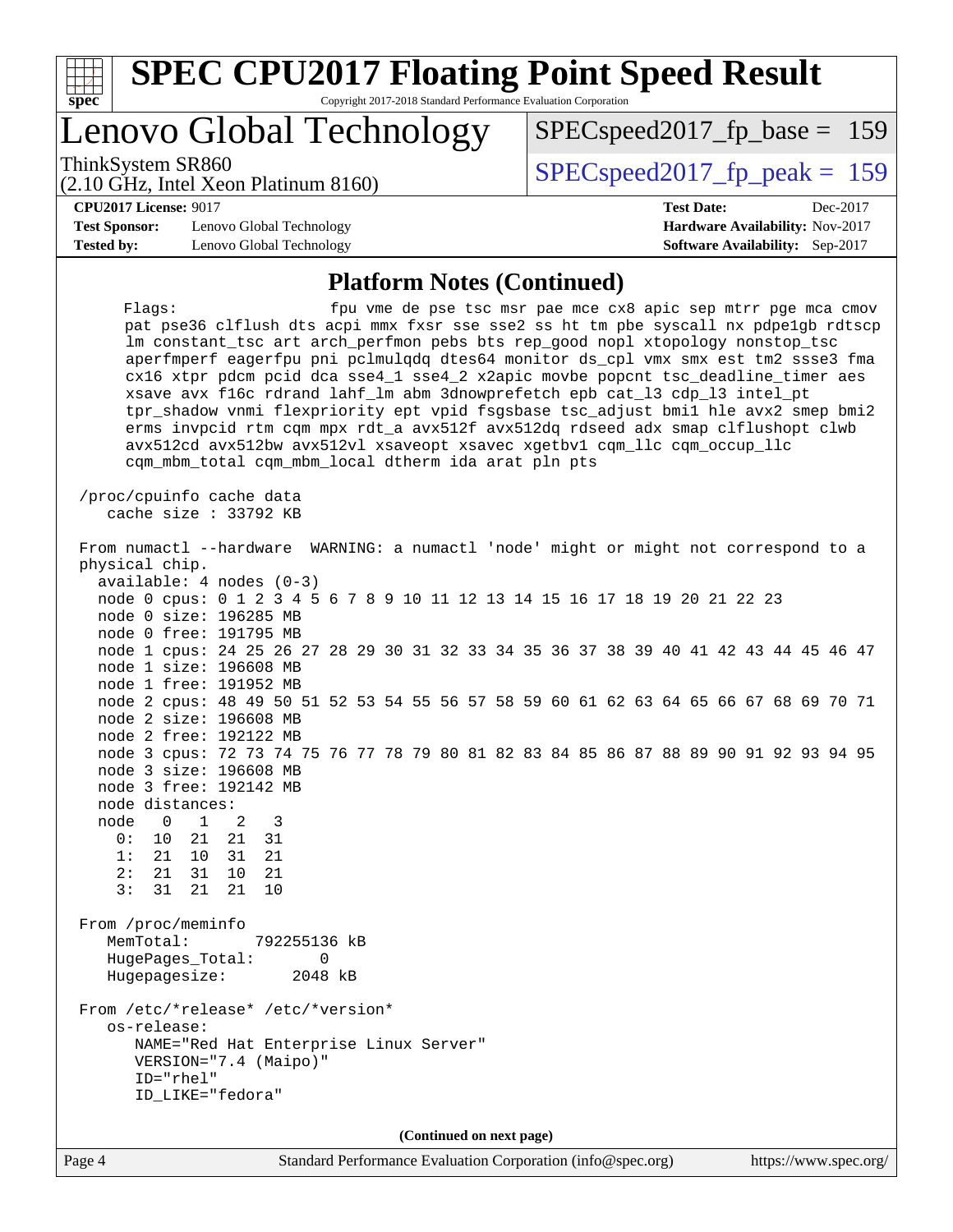| Lenovo Global Technology                                                                                                                                                                                                                                                                                                                                                                              | $SPEC speed2017_fp\_base = 159$<br>$SPEC speed2017_fp\_peak = 159$                                  |  |  |  |  |
|-------------------------------------------------------------------------------------------------------------------------------------------------------------------------------------------------------------------------------------------------------------------------------------------------------------------------------------------------------------------------------------------------------|-----------------------------------------------------------------------------------------------------|--|--|--|--|
| ThinkSystem SR860<br>(2.10 GHz, Intel Xeon Platinum 8160)                                                                                                                                                                                                                                                                                                                                             |                                                                                                     |  |  |  |  |
| <b>CPU2017 License: 9017</b><br><b>Test Sponsor:</b><br>Lenovo Global Technology<br><b>Tested by:</b><br>Lenovo Global Technology                                                                                                                                                                                                                                                                     | <b>Test Date:</b><br>Dec-2017<br>Hardware Availability: Nov-2017<br>Software Availability: Sep-2017 |  |  |  |  |
| <b>Platform Notes (Continued)</b>                                                                                                                                                                                                                                                                                                                                                                     |                                                                                                     |  |  |  |  |
| VERSION ID="7.4"<br>PRETTY_NAME="Red Hat Enterprise Linux Server 7.4 (Maipo)"<br>redhat-release: Red Hat Enterprise Linux Server release 7.4 (Maipo)<br>system-release: Red Hat Enterprise Linux Server release 7.4 (Maipo)<br>system-release-cpe: cpe:/o:redhat:enterprise_linux:7.4:ga:server<br>uname $-a$ :<br>Linux SR860 3.10.0-693.el7.x86_64 #1 SMP Thu Jul 6 19:56:57 EDT 2017 x86_64 x86_64 |                                                                                                     |  |  |  |  |
| x86_64 GNU/Linux<br>run-level 3 Dec 14 15:22                                                                                                                                                                                                                                                                                                                                                          |                                                                                                     |  |  |  |  |
| SPEC is set to: /home/cpu2017.1.0.2.ic18.0<br>Type Size Used Avail Use% Mounted on<br>Filesystem<br>/dev/sda4<br>xfs<br>686G 183G 504G 27% / home                                                                                                                                                                                                                                                     |                                                                                                     |  |  |  |  |
| Additional information from dmidecode follows. WARNING: Use caution when you interpret<br>this section. The 'dmidecode' program reads system data which is "intended to allow<br>hardware to be accurately determined", but the intent may not be met, as there are                                                                                                                                   |                                                                                                     |  |  |  |  |
| frequent changes to hardware, firmware, and the "DMTF SMBIOS" standard.<br>BIOS Lenovo -[TEE117I-1.10]- 10/19/2017<br>Memory:                                                                                                                                                                                                                                                                         |                                                                                                     |  |  |  |  |
| 48x Samsung M393A2K43BB1-CTD 16 GB 2 rank 2666<br>(End of data from sysinfo program)                                                                                                                                                                                                                                                                                                                  |                                                                                                     |  |  |  |  |
| <b>Compiler Version Notes</b>                                                                                                                                                                                                                                                                                                                                                                         |                                                                                                     |  |  |  |  |

==============================================================================

CC 619.lbm\_s(peak) ------------------------------------------------------------------------------

icc (ICC) 18.0.0 20170811 Copyright (C) 1985-2017 Intel Corporation. All rights reserved.

------------------------------------------------------------------------------

==============================================================================

FC 607.cactuBSSN\_s(base)

**(Continued on next page)**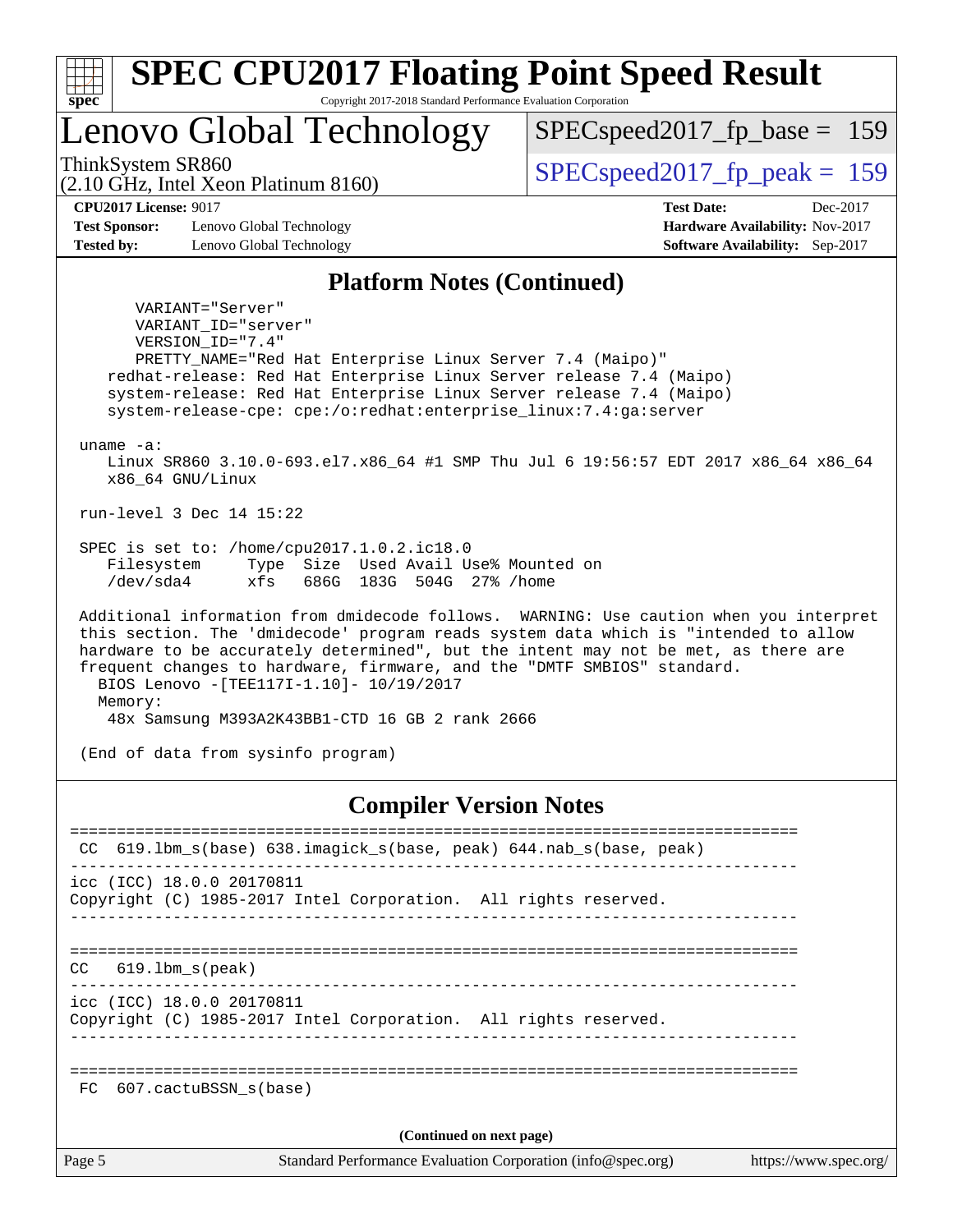

# **[SPEC CPU2017 Floating Point Speed Result](http://www.spec.org/auto/cpu2017/Docs/result-fields.html#SPECCPU2017FloatingPointSpeedResult)**

Copyright 2017-2018 Standard Performance Evaluation Corporation

Lenovo Global Technology

[SPECspeed2017\\_fp\\_base =](http://www.spec.org/auto/cpu2017/Docs/result-fields.html#SPECspeed2017fpbase) 159

(2.10 GHz, Intel Xeon Platinum 8160)

ThinkSystem SR860<br>  $(2.10 \text{ GHz})$  Intel Xeon Platinum 8160) [SPECspeed2017\\_fp\\_peak =](http://www.spec.org/auto/cpu2017/Docs/result-fields.html#SPECspeed2017fppeak) 159

**[Test Sponsor:](http://www.spec.org/auto/cpu2017/Docs/result-fields.html#TestSponsor)** Lenovo Global Technology **[Hardware Availability:](http://www.spec.org/auto/cpu2017/Docs/result-fields.html#HardwareAvailability)** Nov-2017 **[Tested by:](http://www.spec.org/auto/cpu2017/Docs/result-fields.html#Testedby)** Lenovo Global Technology **[Software Availability:](http://www.spec.org/auto/cpu2017/Docs/result-fields.html#SoftwareAvailability)** Sep-2017

**[CPU2017 License:](http://www.spec.org/auto/cpu2017/Docs/result-fields.html#CPU2017License)** 9017 **[Test Date:](http://www.spec.org/auto/cpu2017/Docs/result-fields.html#TestDate)** Dec-2017

#### **[Compiler Version Notes \(Continued\)](http://www.spec.org/auto/cpu2017/Docs/result-fields.html#CompilerVersionNotes)**

| Page 6                                                                                                                                                              | Standard Performance Evaluation Corporation (info@spec.org)  | https://www.spec.org/    |                                       |  |
|---------------------------------------------------------------------------------------------------------------------------------------------------------------------|--------------------------------------------------------------|--------------------------|---------------------------------------|--|
|                                                                                                                                                                     |                                                              | (Continued on next page) |                                       |  |
| ifort (IFORT) 18.0.0 20170811                                                                                                                                       |                                                              |                          | ------------------------------------- |  |
| CC                                                                                                                                                                  | 621.wrf_s(peak) 628.pop2_s(peak)                             |                          |                                       |  |
| Copyright (C) 1985-2017 Intel Corporation. All rights reserved.                                                                                                     |                                                              |                          |                                       |  |
| ifort (IFORT) 18.0.0 20170811<br>Copyright (C) 1985-2017 Intel Corporation. All rights reserved.<br>icc (ICC) 18.0.0 20170811                                       |                                                              |                          |                                       |  |
|                                                                                                                                                                     | $CC$ 621.wrf_s(base) 627.cam4_s(base, peak) 628.pop2_s(base) |                          |                                       |  |
|                                                                                                                                                                     |                                                              |                          |                                       |  |
| ifort (IFORT) 18.0.0 20170811<br>Copyright (C) 1985-2017 Intel Corporation. All rights reserved.                                                                    |                                                              |                          |                                       |  |
| FC 603.bwaves_s(peak) 649.fotonik3d_s(peak) 654.roms_s(peak)                                                                                                        |                                                              |                          |                                       |  |
| ifort (IFORT) 18.0.0 20170811<br>Copyright (C) 1985-2017 Intel Corporation. All rights reserved.                                                                    |                                                              |                          |                                       |  |
|                                                                                                                                                                     | FC 603.bwaves_s(base) 649.fotonik3d_s(base) 654.roms_s(base) |                          |                                       |  |
|                                                                                                                                                                     |                                                              |                          |                                       |  |
| Copyright (C) 1985-2017 Intel Corporation. All rights reserved.<br>ifort (IFORT) 18.0.0 20170811<br>Copyright (C) 1985-2017 Intel Corporation. All rights reserved. |                                                              |                          |                                       |  |
| icpc (ICC) 18.0.0 20170811<br>Copyright (C) 1985-2017 Intel Corporation. All rights reserved.<br>icc (ICC) 18.0.0 20170811                                          |                                                              |                          |                                       |  |
| FC 607.cactuBSSN_s(peak)                                                                                                                                            |                                                              |                          |                                       |  |
|                                                                                                                                                                     |                                                              |                          |                                       |  |
| Copyright (C) 1985-2017 Intel Corporation. All rights reserved.<br>ifort (IFORT) 18.0.0 20170811<br>Copyright (C) 1985-2017 Intel Corporation. All rights reserved. |                                                              |                          |                                       |  |
| Copyright (C) 1985-2017 Intel Corporation. All rights reserved.<br>icc (ICC) 18.0.0 20170811                                                                        |                                                              |                          |                                       |  |
|                                                                                                                                                                     |                                                              |                          |                                       |  |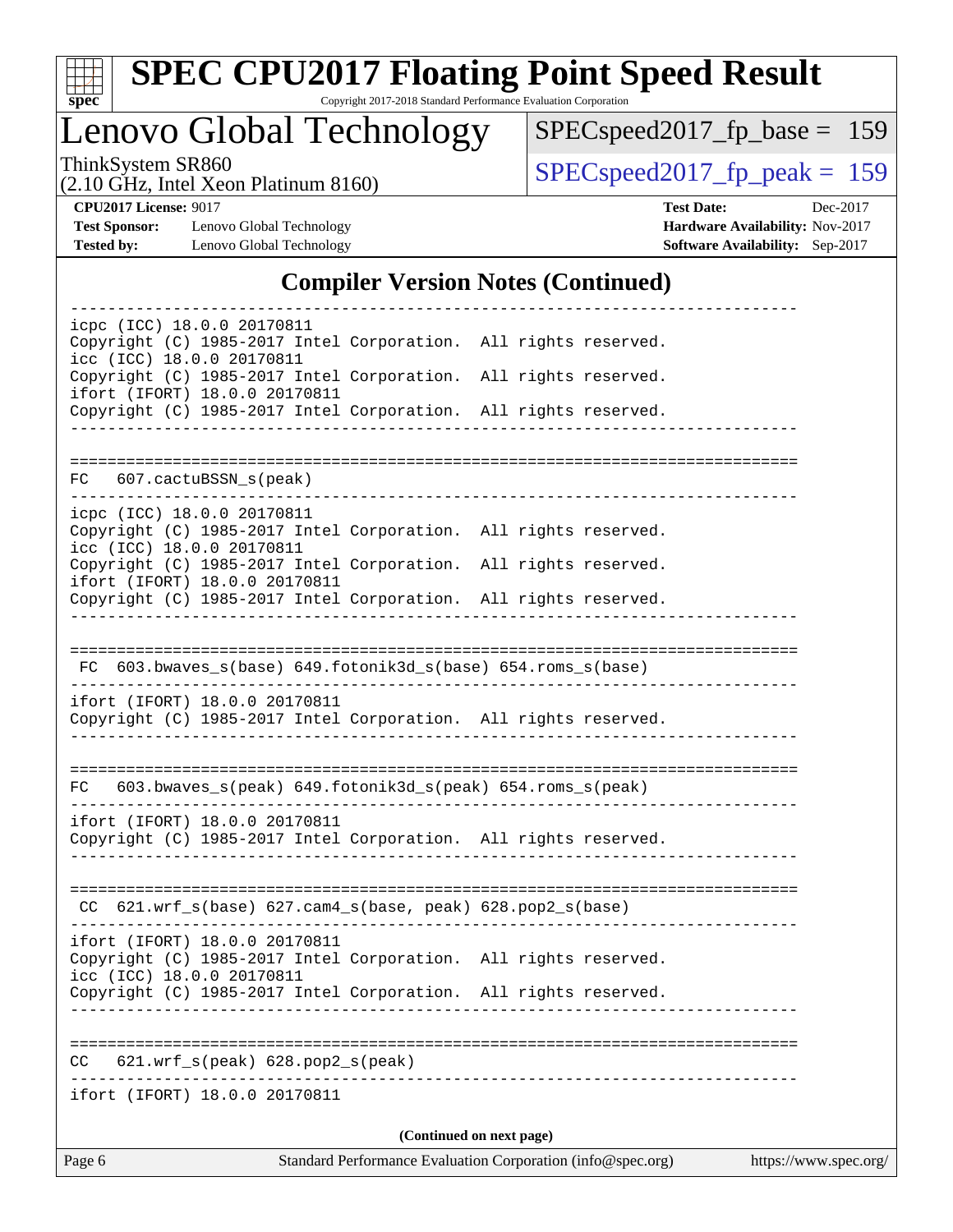

## Lenovo Global Technology

SPECspeed2017 fp base =  $159$ 

(2.10 GHz, Intel Xeon Platinum 8160)

ThinkSystem SR860<br>  $SPEC speed2017$  fp\_peak = 159

**[Test Sponsor:](http://www.spec.org/auto/cpu2017/Docs/result-fields.html#TestSponsor)** Lenovo Global Technology **[Hardware Availability:](http://www.spec.org/auto/cpu2017/Docs/result-fields.html#HardwareAvailability)** Nov-2017 **[Tested by:](http://www.spec.org/auto/cpu2017/Docs/result-fields.html#Testedby)** Lenovo Global Technology **[Software Availability:](http://www.spec.org/auto/cpu2017/Docs/result-fields.html#SoftwareAvailability)** Sep-2017

**[CPU2017 License:](http://www.spec.org/auto/cpu2017/Docs/result-fields.html#CPU2017License)** 9017 **[Test Date:](http://www.spec.org/auto/cpu2017/Docs/result-fields.html#TestDate)** Dec-2017

#### **[Compiler Version Notes \(Continued\)](http://www.spec.org/auto/cpu2017/Docs/result-fields.html#CompilerVersionNotes)**

Copyright (C) 1985-2017 Intel Corporation. All rights reserved. icc (ICC) 18.0.0 20170811 Copyright (C) 1985-2017 Intel Corporation. All rights reserved. ------------------------------------------------------------------------------

## **[Base Compiler Invocation](http://www.spec.org/auto/cpu2017/Docs/result-fields.html#BaseCompilerInvocation)**

[C benchmarks](http://www.spec.org/auto/cpu2017/Docs/result-fields.html#Cbenchmarks):

[icc](http://www.spec.org/cpu2017/results/res2018q1/cpu2017-20171225-02188.flags.html#user_CCbase_intel_icc_18.0_66fc1ee009f7361af1fbd72ca7dcefbb700085f36577c54f309893dd4ec40d12360134090235512931783d35fd58c0460139e722d5067c5574d8eaf2b3e37e92)

[Fortran benchmarks](http://www.spec.org/auto/cpu2017/Docs/result-fields.html#Fortranbenchmarks): [ifort](http://www.spec.org/cpu2017/results/res2018q1/cpu2017-20171225-02188.flags.html#user_FCbase_intel_ifort_18.0_8111460550e3ca792625aed983ce982f94888b8b503583aa7ba2b8303487b4d8a21a13e7191a45c5fd58ff318f48f9492884d4413fa793fd88dd292cad7027ca)

[Benchmarks using both Fortran and C](http://www.spec.org/auto/cpu2017/Docs/result-fields.html#BenchmarksusingbothFortranandC): [ifort](http://www.spec.org/cpu2017/results/res2018q1/cpu2017-20171225-02188.flags.html#user_CC_FCbase_intel_ifort_18.0_8111460550e3ca792625aed983ce982f94888b8b503583aa7ba2b8303487b4d8a21a13e7191a45c5fd58ff318f48f9492884d4413fa793fd88dd292cad7027ca) [icc](http://www.spec.org/cpu2017/results/res2018q1/cpu2017-20171225-02188.flags.html#user_CC_FCbase_intel_icc_18.0_66fc1ee009f7361af1fbd72ca7dcefbb700085f36577c54f309893dd4ec40d12360134090235512931783d35fd58c0460139e722d5067c5574d8eaf2b3e37e92)

[Benchmarks using Fortran, C, and C++:](http://www.spec.org/auto/cpu2017/Docs/result-fields.html#BenchmarksusingFortranCandCXX) [icpc](http://www.spec.org/cpu2017/results/res2018q1/cpu2017-20171225-02188.flags.html#user_CC_CXX_FCbase_intel_icpc_18.0_c510b6838c7f56d33e37e94d029a35b4a7bccf4766a728ee175e80a419847e808290a9b78be685c44ab727ea267ec2f070ec5dc83b407c0218cded6866a35d07) [icc](http://www.spec.org/cpu2017/results/res2018q1/cpu2017-20171225-02188.flags.html#user_CC_CXX_FCbase_intel_icc_18.0_66fc1ee009f7361af1fbd72ca7dcefbb700085f36577c54f309893dd4ec40d12360134090235512931783d35fd58c0460139e722d5067c5574d8eaf2b3e37e92) [ifort](http://www.spec.org/cpu2017/results/res2018q1/cpu2017-20171225-02188.flags.html#user_CC_CXX_FCbase_intel_ifort_18.0_8111460550e3ca792625aed983ce982f94888b8b503583aa7ba2b8303487b4d8a21a13e7191a45c5fd58ff318f48f9492884d4413fa793fd88dd292cad7027ca)

## **[Base Portability Flags](http://www.spec.org/auto/cpu2017/Docs/result-fields.html#BasePortabilityFlags)**

 603.bwaves\_s: [-DSPEC\\_LP64](http://www.spec.org/cpu2017/results/res2018q1/cpu2017-20171225-02188.flags.html#suite_basePORTABILITY603_bwaves_s_DSPEC_LP64) 607.cactuBSSN\_s: [-DSPEC\\_LP64](http://www.spec.org/cpu2017/results/res2018q1/cpu2017-20171225-02188.flags.html#suite_basePORTABILITY607_cactuBSSN_s_DSPEC_LP64) 619.lbm\_s: [-DSPEC\\_LP64](http://www.spec.org/cpu2017/results/res2018q1/cpu2017-20171225-02188.flags.html#suite_basePORTABILITY619_lbm_s_DSPEC_LP64) 621.wrf\_s: [-DSPEC\\_LP64](http://www.spec.org/cpu2017/results/res2018q1/cpu2017-20171225-02188.flags.html#suite_basePORTABILITY621_wrf_s_DSPEC_LP64) [-DSPEC\\_CASE\\_FLAG](http://www.spec.org/cpu2017/results/res2018q1/cpu2017-20171225-02188.flags.html#b621.wrf_s_baseCPORTABILITY_DSPEC_CASE_FLAG) [-convert big\\_endian](http://www.spec.org/cpu2017/results/res2018q1/cpu2017-20171225-02188.flags.html#user_baseFPORTABILITY621_wrf_s_convert_big_endian_c3194028bc08c63ac5d04de18c48ce6d347e4e562e8892b8bdbdc0214820426deb8554edfa529a3fb25a586e65a3d812c835984020483e7e73212c4d31a38223) 627.cam4\_s: [-DSPEC\\_LP64](http://www.spec.org/cpu2017/results/res2018q1/cpu2017-20171225-02188.flags.html#suite_basePORTABILITY627_cam4_s_DSPEC_LP64) [-DSPEC\\_CASE\\_FLAG](http://www.spec.org/cpu2017/results/res2018q1/cpu2017-20171225-02188.flags.html#b627.cam4_s_baseCPORTABILITY_DSPEC_CASE_FLAG) 628.pop2\_s: [-DSPEC\\_LP64](http://www.spec.org/cpu2017/results/res2018q1/cpu2017-20171225-02188.flags.html#suite_basePORTABILITY628_pop2_s_DSPEC_LP64) [-DSPEC\\_CASE\\_FLAG](http://www.spec.org/cpu2017/results/res2018q1/cpu2017-20171225-02188.flags.html#b628.pop2_s_baseCPORTABILITY_DSPEC_CASE_FLAG) [-convert big\\_endian](http://www.spec.org/cpu2017/results/res2018q1/cpu2017-20171225-02188.flags.html#user_baseFPORTABILITY628_pop2_s_convert_big_endian_c3194028bc08c63ac5d04de18c48ce6d347e4e562e8892b8bdbdc0214820426deb8554edfa529a3fb25a586e65a3d812c835984020483e7e73212c4d31a38223) [-assume byterecl](http://www.spec.org/cpu2017/results/res2018q1/cpu2017-20171225-02188.flags.html#user_baseFPORTABILITY628_pop2_s_assume_byterecl_7e47d18b9513cf18525430bbf0f2177aa9bf368bc7a059c09b2c06a34b53bd3447c950d3f8d6c70e3faf3a05c8557d66a5798b567902e8849adc142926523472) 638.imagick\_s: [-DSPEC\\_LP64](http://www.spec.org/cpu2017/results/res2018q1/cpu2017-20171225-02188.flags.html#suite_basePORTABILITY638_imagick_s_DSPEC_LP64) 644.nab\_s: [-DSPEC\\_LP64](http://www.spec.org/cpu2017/results/res2018q1/cpu2017-20171225-02188.flags.html#suite_basePORTABILITY644_nab_s_DSPEC_LP64) 649.fotonik3d\_s: [-DSPEC\\_LP64](http://www.spec.org/cpu2017/results/res2018q1/cpu2017-20171225-02188.flags.html#suite_basePORTABILITY649_fotonik3d_s_DSPEC_LP64) 654.roms\_s: [-DSPEC\\_LP64](http://www.spec.org/cpu2017/results/res2018q1/cpu2017-20171225-02188.flags.html#suite_basePORTABILITY654_roms_s_DSPEC_LP64)

## **[Base Optimization Flags](http://www.spec.org/auto/cpu2017/Docs/result-fields.html#BaseOptimizationFlags)**

[C benchmarks](http://www.spec.org/auto/cpu2017/Docs/result-fields.html#Cbenchmarks):

[-xCORE-AVX512](http://www.spec.org/cpu2017/results/res2018q1/cpu2017-20171225-02188.flags.html#user_CCbase_f-xCORE-AVX512) [-ipo](http://www.spec.org/cpu2017/results/res2018q1/cpu2017-20171225-02188.flags.html#user_CCbase_f-ipo) [-O3](http://www.spec.org/cpu2017/results/res2018q1/cpu2017-20171225-02188.flags.html#user_CCbase_f-O3) [-no-prec-div](http://www.spec.org/cpu2017/results/res2018q1/cpu2017-20171225-02188.flags.html#user_CCbase_f-no-prec-div) [-qopt-prefetch](http://www.spec.org/cpu2017/results/res2018q1/cpu2017-20171225-02188.flags.html#user_CCbase_f-qopt-prefetch) [-ffinite-math-only](http://www.spec.org/cpu2017/results/res2018q1/cpu2017-20171225-02188.flags.html#user_CCbase_f_finite_math_only_cb91587bd2077682c4b38af759c288ed7c732db004271a9512da14a4f8007909a5f1427ecbf1a0fb78ff2a814402c6114ac565ca162485bbcae155b5e4258871) [-qopt-mem-layout-trans=3](http://www.spec.org/cpu2017/results/res2018q1/cpu2017-20171225-02188.flags.html#user_CCbase_f-qopt-mem-layout-trans_de80db37974c74b1f0e20d883f0b675c88c3b01e9d123adea9b28688d64333345fb62bc4a798493513fdb68f60282f9a726aa07f478b2f7113531aecce732043) [-qopenmp](http://www.spec.org/cpu2017/results/res2018q1/cpu2017-20171225-02188.flags.html#user_CCbase_qopenmp_16be0c44f24f464004c6784a7acb94aca937f053568ce72f94b139a11c7c168634a55f6653758ddd83bcf7b8463e8028bb0b48b77bcddc6b78d5d95bb1df2967) [-DSPEC\\_OPENMP](http://www.spec.org/cpu2017/results/res2018q1/cpu2017-20171225-02188.flags.html#suite_CCbase_DSPEC_OPENMP)

[Fortran benchmarks](http://www.spec.org/auto/cpu2017/Docs/result-fields.html#Fortranbenchmarks):

[-DSPEC\\_OPENMP](http://www.spec.org/cpu2017/results/res2018q1/cpu2017-20171225-02188.flags.html#suite_FCbase_DSPEC_OPENMP) [-xCORE-AVX512](http://www.spec.org/cpu2017/results/res2018q1/cpu2017-20171225-02188.flags.html#user_FCbase_f-xCORE-AVX512) [-ipo](http://www.spec.org/cpu2017/results/res2018q1/cpu2017-20171225-02188.flags.html#user_FCbase_f-ipo) [-O3](http://www.spec.org/cpu2017/results/res2018q1/cpu2017-20171225-02188.flags.html#user_FCbase_f-O3) [-no-prec-div](http://www.spec.org/cpu2017/results/res2018q1/cpu2017-20171225-02188.flags.html#user_FCbase_f-no-prec-div) [-qopt-prefetch](http://www.spec.org/cpu2017/results/res2018q1/cpu2017-20171225-02188.flags.html#user_FCbase_f-qopt-prefetch)

**(Continued on next page)**

| ge |  |  |  |  |  |  |
|----|--|--|--|--|--|--|
|----|--|--|--|--|--|--|

Page 7 Standard Performance Evaluation Corporation [\(info@spec.org\)](mailto:info@spec.org) <https://www.spec.org/>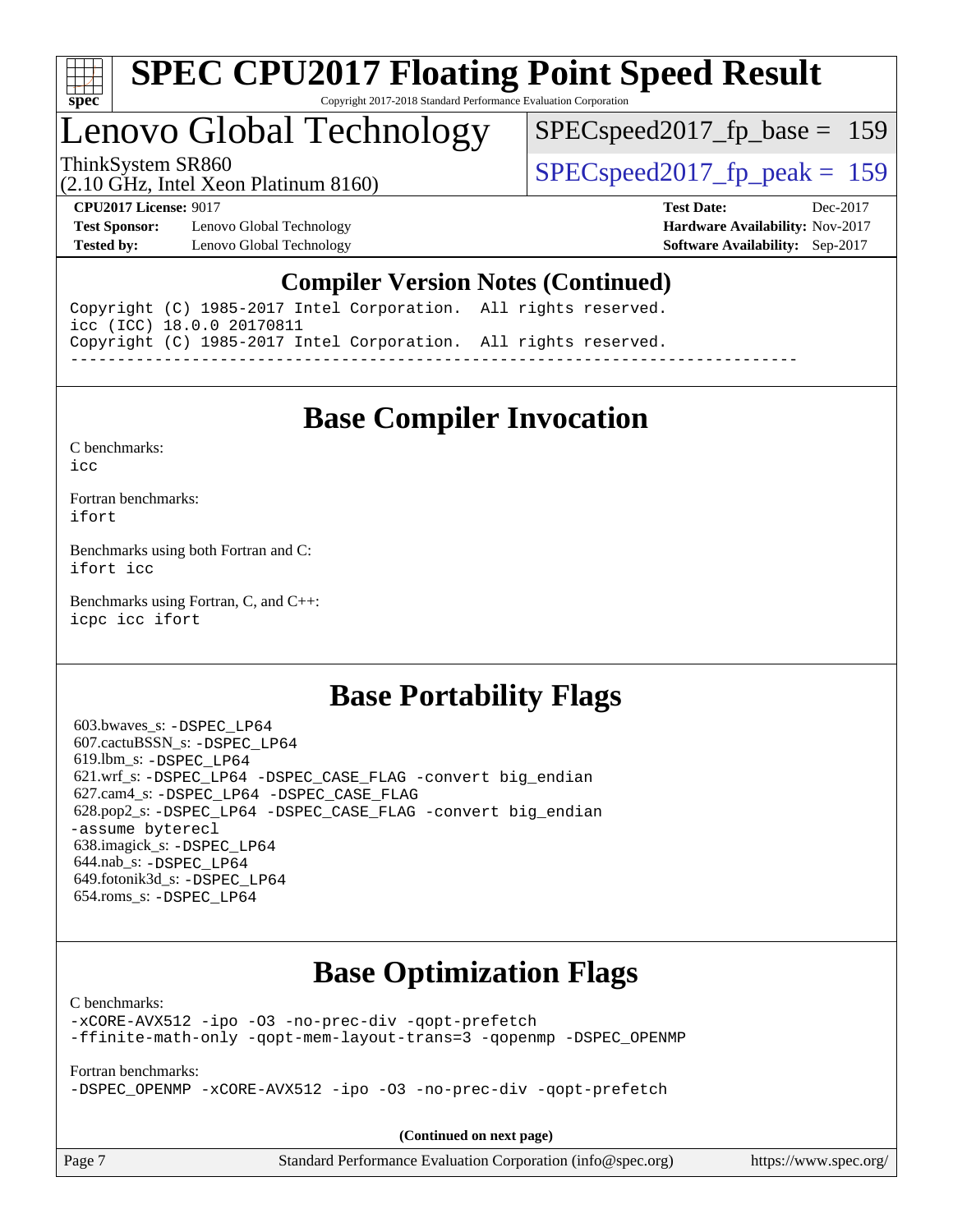

## Lenovo Global Technology

[SPECspeed2017\\_fp\\_base =](http://www.spec.org/auto/cpu2017/Docs/result-fields.html#SPECspeed2017fpbase) 159

(2.10 GHz, Intel Xeon Platinum 8160)

ThinkSystem SR860<br>  $SPEC speed2017$  fp\_peak = 159

**[Test Sponsor:](http://www.spec.org/auto/cpu2017/Docs/result-fields.html#TestSponsor)** Lenovo Global Technology **[Hardware Availability:](http://www.spec.org/auto/cpu2017/Docs/result-fields.html#HardwareAvailability)** Nov-2017 **[Tested by:](http://www.spec.org/auto/cpu2017/Docs/result-fields.html#Testedby)** Lenovo Global Technology **[Software Availability:](http://www.spec.org/auto/cpu2017/Docs/result-fields.html#SoftwareAvailability)** Sep-2017

**[CPU2017 License:](http://www.spec.org/auto/cpu2017/Docs/result-fields.html#CPU2017License)** 9017 **[Test Date:](http://www.spec.org/auto/cpu2017/Docs/result-fields.html#TestDate)** Dec-2017

## **[Base Optimization Flags \(Continued\)](http://www.spec.org/auto/cpu2017/Docs/result-fields.html#BaseOptimizationFlags)**

[Fortran benchmarks](http://www.spec.org/auto/cpu2017/Docs/result-fields.html#Fortranbenchmarks) (continued):

[-ffinite-math-only](http://www.spec.org/cpu2017/results/res2018q1/cpu2017-20171225-02188.flags.html#user_FCbase_f_finite_math_only_cb91587bd2077682c4b38af759c288ed7c732db004271a9512da14a4f8007909a5f1427ecbf1a0fb78ff2a814402c6114ac565ca162485bbcae155b5e4258871) [-qopt-mem-layout-trans=3](http://www.spec.org/cpu2017/results/res2018q1/cpu2017-20171225-02188.flags.html#user_FCbase_f-qopt-mem-layout-trans_de80db37974c74b1f0e20d883f0b675c88c3b01e9d123adea9b28688d64333345fb62bc4a798493513fdb68f60282f9a726aa07f478b2f7113531aecce732043) [-qopenmp](http://www.spec.org/cpu2017/results/res2018q1/cpu2017-20171225-02188.flags.html#user_FCbase_qopenmp_16be0c44f24f464004c6784a7acb94aca937f053568ce72f94b139a11c7c168634a55f6653758ddd83bcf7b8463e8028bb0b48b77bcddc6b78d5d95bb1df2967) [-nostandard-realloc-lhs](http://www.spec.org/cpu2017/results/res2018q1/cpu2017-20171225-02188.flags.html#user_FCbase_f_2003_std_realloc_82b4557e90729c0f113870c07e44d33d6f5a304b4f63d4c15d2d0f1fab99f5daaed73bdb9275d9ae411527f28b936061aa8b9c8f2d63842963b95c9dd6426b8a) [-align array32byte](http://www.spec.org/cpu2017/results/res2018q1/cpu2017-20171225-02188.flags.html#user_FCbase_align_array32byte_b982fe038af199962ba9a80c053b8342c548c85b40b8e86eb3cc33dee0d7986a4af373ac2d51c3f7cf710a18d62fdce2948f201cd044323541f22fc0fffc51b6)

[Benchmarks using both Fortran and C](http://www.spec.org/auto/cpu2017/Docs/result-fields.html#BenchmarksusingbothFortranandC):

```
-xCORE-AVX512 -ipo -O3 -no-prec-div -qopt-prefetch
-ffinite-math-only -qopt-mem-layout-trans=3 -qopenmp -DSPEC_OPENMP
-nostandard-realloc-lhs -align array32byte
```
[Benchmarks using Fortran, C, and C++:](http://www.spec.org/auto/cpu2017/Docs/result-fields.html#BenchmarksusingFortranCandCXX)

```
-xCORE-AVX512 -ipo -O3 -no-prec-div -qopt-prefetch
-ffinite-math-only -qopt-mem-layout-trans=3 -qopenmp -DSPEC_OPENMP
-nostandard-realloc-lhs -align array32byte
```
## **[Base Other Flags](http://www.spec.org/auto/cpu2017/Docs/result-fields.html#BaseOtherFlags)**

[C benchmarks](http://www.spec.org/auto/cpu2017/Docs/result-fields.html#Cbenchmarks):  $-m64$   $-std=cl1$ 

[Fortran benchmarks](http://www.spec.org/auto/cpu2017/Docs/result-fields.html#Fortranbenchmarks):  $-m64$ 

[Benchmarks using both Fortran and C](http://www.spec.org/auto/cpu2017/Docs/result-fields.html#BenchmarksusingbothFortranandC):  $-m64 - std= c11$  $-m64 - std= c11$ 

[Benchmarks using Fortran, C, and C++:](http://www.spec.org/auto/cpu2017/Docs/result-fields.html#BenchmarksusingFortranCandCXX)  $-m64 - std= c11$  $-m64 - std= c11$ 

## **[Peak Compiler Invocation](http://www.spec.org/auto/cpu2017/Docs/result-fields.html#PeakCompilerInvocation)**

[C benchmarks](http://www.spec.org/auto/cpu2017/Docs/result-fields.html#Cbenchmarks):

[icc](http://www.spec.org/cpu2017/results/res2018q1/cpu2017-20171225-02188.flags.html#user_CCpeak_intel_icc_18.0_66fc1ee009f7361af1fbd72ca7dcefbb700085f36577c54f309893dd4ec40d12360134090235512931783d35fd58c0460139e722d5067c5574d8eaf2b3e37e92)

[Fortran benchmarks](http://www.spec.org/auto/cpu2017/Docs/result-fields.html#Fortranbenchmarks): [ifort](http://www.spec.org/cpu2017/results/res2018q1/cpu2017-20171225-02188.flags.html#user_FCpeak_intel_ifort_18.0_8111460550e3ca792625aed983ce982f94888b8b503583aa7ba2b8303487b4d8a21a13e7191a45c5fd58ff318f48f9492884d4413fa793fd88dd292cad7027ca)

[Benchmarks using both Fortran and C](http://www.spec.org/auto/cpu2017/Docs/result-fields.html#BenchmarksusingbothFortranandC): [ifort](http://www.spec.org/cpu2017/results/res2018q1/cpu2017-20171225-02188.flags.html#user_CC_FCpeak_intel_ifort_18.0_8111460550e3ca792625aed983ce982f94888b8b503583aa7ba2b8303487b4d8a21a13e7191a45c5fd58ff318f48f9492884d4413fa793fd88dd292cad7027ca) [icc](http://www.spec.org/cpu2017/results/res2018q1/cpu2017-20171225-02188.flags.html#user_CC_FCpeak_intel_icc_18.0_66fc1ee009f7361af1fbd72ca7dcefbb700085f36577c54f309893dd4ec40d12360134090235512931783d35fd58c0460139e722d5067c5574d8eaf2b3e37e92)

[Benchmarks using Fortran, C, and C++:](http://www.spec.org/auto/cpu2017/Docs/result-fields.html#BenchmarksusingFortranCandCXX) [icpc](http://www.spec.org/cpu2017/results/res2018q1/cpu2017-20171225-02188.flags.html#user_CC_CXX_FCpeak_intel_icpc_18.0_c510b6838c7f56d33e37e94d029a35b4a7bccf4766a728ee175e80a419847e808290a9b78be685c44ab727ea267ec2f070ec5dc83b407c0218cded6866a35d07) [icc](http://www.spec.org/cpu2017/results/res2018q1/cpu2017-20171225-02188.flags.html#user_CC_CXX_FCpeak_intel_icc_18.0_66fc1ee009f7361af1fbd72ca7dcefbb700085f36577c54f309893dd4ec40d12360134090235512931783d35fd58c0460139e722d5067c5574d8eaf2b3e37e92) [ifort](http://www.spec.org/cpu2017/results/res2018q1/cpu2017-20171225-02188.flags.html#user_CC_CXX_FCpeak_intel_ifort_18.0_8111460550e3ca792625aed983ce982f94888b8b503583aa7ba2b8303487b4d8a21a13e7191a45c5fd58ff318f48f9492884d4413fa793fd88dd292cad7027ca)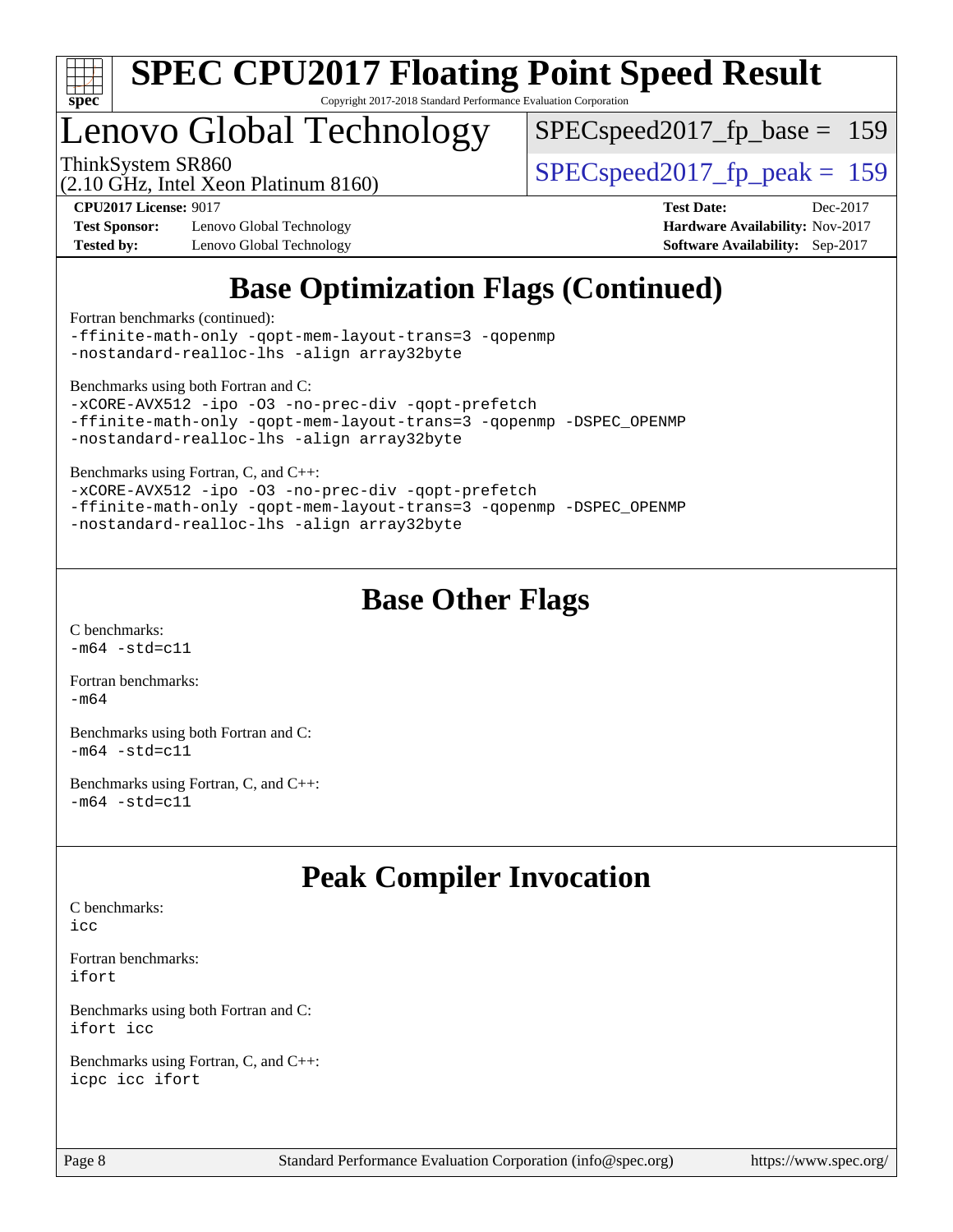

## Lenovo Global Technology

[SPECspeed2017\\_fp\\_base =](http://www.spec.org/auto/cpu2017/Docs/result-fields.html#SPECspeed2017fpbase) 159

(2.10 GHz, Intel Xeon Platinum 8160)

ThinkSystem SR860<br>  $SPEC speed2017$  fp\_peak = 159

**[Test Sponsor:](http://www.spec.org/auto/cpu2017/Docs/result-fields.html#TestSponsor)** Lenovo Global Technology **[Hardware Availability:](http://www.spec.org/auto/cpu2017/Docs/result-fields.html#HardwareAvailability)** Nov-2017 **[Tested by:](http://www.spec.org/auto/cpu2017/Docs/result-fields.html#Testedby)** Lenovo Global Technology **[Software Availability:](http://www.spec.org/auto/cpu2017/Docs/result-fields.html#SoftwareAvailability)** Sep-2017

**[CPU2017 License:](http://www.spec.org/auto/cpu2017/Docs/result-fields.html#CPU2017License)** 9017 **[Test Date:](http://www.spec.org/auto/cpu2017/Docs/result-fields.html#TestDate)** Dec-2017

## **[Peak Portability Flags](http://www.spec.org/auto/cpu2017/Docs/result-fields.html#PeakPortabilityFlags)**

Same as Base Portability Flags

## **[Peak Optimization Flags](http://www.spec.org/auto/cpu2017/Docs/result-fields.html#PeakOptimizationFlags)**

[C benchmarks](http://www.spec.org/auto/cpu2017/Docs/result-fields.html#Cbenchmarks):

 619.lbm\_s: [-prof-gen](http://www.spec.org/cpu2017/results/res2018q1/cpu2017-20171225-02188.flags.html#user_peakPASS1_CFLAGSPASS1_LDFLAGS619_lbm_s_prof_gen_5aa4926d6013ddb2a31985c654b3eb18169fc0c6952a63635c234f711e6e63dd76e94ad52365559451ec499a2cdb89e4dc58ba4c67ef54ca681ffbe1461d6b36)(pass 1) [-prof-use](http://www.spec.org/cpu2017/results/res2018q1/cpu2017-20171225-02188.flags.html#user_peakPASS2_CFLAGSPASS2_LDFLAGS619_lbm_s_prof_use_1a21ceae95f36a2b53c25747139a6c16ca95bd9def2a207b4f0849963b97e94f5260e30a0c64f4bb623698870e679ca08317ef8150905d41bd88c6f78df73f19)(pass 2) [-O2](http://www.spec.org/cpu2017/results/res2018q1/cpu2017-20171225-02188.flags.html#user_peakPASS1_COPTIMIZE619_lbm_s_f-O2) [-xCORE-AVX512](http://www.spec.org/cpu2017/results/res2018q1/cpu2017-20171225-02188.flags.html#user_peakPASS2_COPTIMIZE619_lbm_s_f-xCORE-AVX512) [-qopt-prefetch](http://www.spec.org/cpu2017/results/res2018q1/cpu2017-20171225-02188.flags.html#user_peakPASS1_COPTIMIZEPASS2_COPTIMIZE619_lbm_s_f-qopt-prefetch) [-ipo](http://www.spec.org/cpu2017/results/res2018q1/cpu2017-20171225-02188.flags.html#user_peakPASS2_COPTIMIZE619_lbm_s_f-ipo) [-O3](http://www.spec.org/cpu2017/results/res2018q1/cpu2017-20171225-02188.flags.html#user_peakPASS2_COPTIMIZE619_lbm_s_f-O3) [-ffinite-math-only](http://www.spec.org/cpu2017/results/res2018q1/cpu2017-20171225-02188.flags.html#user_peakPASS1_COPTIMIZEPASS2_COPTIMIZE619_lbm_s_f_finite_math_only_cb91587bd2077682c4b38af759c288ed7c732db004271a9512da14a4f8007909a5f1427ecbf1a0fb78ff2a814402c6114ac565ca162485bbcae155b5e4258871) [-no-prec-div](http://www.spec.org/cpu2017/results/res2018q1/cpu2017-20171225-02188.flags.html#user_peakPASS2_COPTIMIZE619_lbm_s_f-no-prec-div) [-qopt-mem-layout-trans=3](http://www.spec.org/cpu2017/results/res2018q1/cpu2017-20171225-02188.flags.html#user_peakPASS1_COPTIMIZEPASS2_COPTIMIZE619_lbm_s_f-qopt-mem-layout-trans_de80db37974c74b1f0e20d883f0b675c88c3b01e9d123adea9b28688d64333345fb62bc4a798493513fdb68f60282f9a726aa07f478b2f7113531aecce732043) [-DSPEC\\_SUPPRESS\\_OPENMP](http://www.spec.org/cpu2017/results/res2018q1/cpu2017-20171225-02188.flags.html#suite_peakPASS1_COPTIMIZE619_lbm_s_DSPEC_SUPPRESS_OPENMP) [-qopenmp](http://www.spec.org/cpu2017/results/res2018q1/cpu2017-20171225-02188.flags.html#user_peakPASS2_COPTIMIZE619_lbm_s_qopenmp_16be0c44f24f464004c6784a7acb94aca937f053568ce72f94b139a11c7c168634a55f6653758ddd83bcf7b8463e8028bb0b48b77bcddc6b78d5d95bb1df2967) [-DSPEC\\_OPENMP](http://www.spec.org/cpu2017/results/res2018q1/cpu2017-20171225-02188.flags.html#suite_peakPASS2_COPTIMIZE619_lbm_s_DSPEC_OPENMP)

 638.imagick\_s: [-xCORE-AVX512](http://www.spec.org/cpu2017/results/res2018q1/cpu2017-20171225-02188.flags.html#user_peakCOPTIMIZE638_imagick_s_f-xCORE-AVX512) [-ipo](http://www.spec.org/cpu2017/results/res2018q1/cpu2017-20171225-02188.flags.html#user_peakCOPTIMIZE638_imagick_s_f-ipo) [-O3](http://www.spec.org/cpu2017/results/res2018q1/cpu2017-20171225-02188.flags.html#user_peakCOPTIMIZE638_imagick_s_f-O3) [-no-prec-div](http://www.spec.org/cpu2017/results/res2018q1/cpu2017-20171225-02188.flags.html#user_peakCOPTIMIZE638_imagick_s_f-no-prec-div) [-qopt-prefetch](http://www.spec.org/cpu2017/results/res2018q1/cpu2017-20171225-02188.flags.html#user_peakCOPTIMIZE638_imagick_s_f-qopt-prefetch) [-ffinite-math-only](http://www.spec.org/cpu2017/results/res2018q1/cpu2017-20171225-02188.flags.html#user_peakCOPTIMIZE638_imagick_s_f_finite_math_only_cb91587bd2077682c4b38af759c288ed7c732db004271a9512da14a4f8007909a5f1427ecbf1a0fb78ff2a814402c6114ac565ca162485bbcae155b5e4258871) [-qopt-mem-layout-trans=3](http://www.spec.org/cpu2017/results/res2018q1/cpu2017-20171225-02188.flags.html#user_peakCOPTIMIZE638_imagick_s_f-qopt-mem-layout-trans_de80db37974c74b1f0e20d883f0b675c88c3b01e9d123adea9b28688d64333345fb62bc4a798493513fdb68f60282f9a726aa07f478b2f7113531aecce732043) [-qopenmp](http://www.spec.org/cpu2017/results/res2018q1/cpu2017-20171225-02188.flags.html#user_peakCOPTIMIZE638_imagick_s_qopenmp_16be0c44f24f464004c6784a7acb94aca937f053568ce72f94b139a11c7c168634a55f6653758ddd83bcf7b8463e8028bb0b48b77bcddc6b78d5d95bb1df2967) [-DSPEC\\_OPENMP](http://www.spec.org/cpu2017/results/res2018q1/cpu2017-20171225-02188.flags.html#suite_peakCOPTIMIZE638_imagick_s_DSPEC_OPENMP)

644.nab\_s: Same as 638.imagick\_s

[Fortran benchmarks](http://www.spec.org/auto/cpu2017/Docs/result-fields.html#Fortranbenchmarks): [-prof-gen](http://www.spec.org/cpu2017/results/res2018q1/cpu2017-20171225-02188.flags.html#user_FCpeak_prof_gen_5aa4926d6013ddb2a31985c654b3eb18169fc0c6952a63635c234f711e6e63dd76e94ad52365559451ec499a2cdb89e4dc58ba4c67ef54ca681ffbe1461d6b36)(pass 1) [-prof-use](http://www.spec.org/cpu2017/results/res2018q1/cpu2017-20171225-02188.flags.html#user_FCpeak_prof_use_1a21ceae95f36a2b53c25747139a6c16ca95bd9def2a207b4f0849963b97e94f5260e30a0c64f4bb623698870e679ca08317ef8150905d41bd88c6f78df73f19)(pass 2) [-DSPEC\\_SUPPRESS\\_OPENMP](http://www.spec.org/cpu2017/results/res2018q1/cpu2017-20171225-02188.flags.html#suite_FCpeak_DSPEC_SUPPRESS_OPENMP) [-DSPEC\\_OPENMP](http://www.spec.org/cpu2017/results/res2018q1/cpu2017-20171225-02188.flags.html#suite_FCpeak_DSPEC_OPENMP) [-O2](http://www.spec.org/cpu2017/results/res2018q1/cpu2017-20171225-02188.flags.html#user_FCpeak_f-O2) [-xCORE-AVX512](http://www.spec.org/cpu2017/results/res2018q1/cpu2017-20171225-02188.flags.html#user_FCpeak_f-xCORE-AVX512) [-qopt-prefetch](http://www.spec.org/cpu2017/results/res2018q1/cpu2017-20171225-02188.flags.html#user_FCpeak_f-qopt-prefetch) [-ipo](http://www.spec.org/cpu2017/results/res2018q1/cpu2017-20171225-02188.flags.html#user_FCpeak_f-ipo) [-O3](http://www.spec.org/cpu2017/results/res2018q1/cpu2017-20171225-02188.flags.html#user_FCpeak_f-O3) [-ffinite-math-only](http://www.spec.org/cpu2017/results/res2018q1/cpu2017-20171225-02188.flags.html#user_FCpeak_f_finite_math_only_cb91587bd2077682c4b38af759c288ed7c732db004271a9512da14a4f8007909a5f1427ecbf1a0fb78ff2a814402c6114ac565ca162485bbcae155b5e4258871) [-no-prec-div](http://www.spec.org/cpu2017/results/res2018q1/cpu2017-20171225-02188.flags.html#user_FCpeak_f-no-prec-div) [-qopt-mem-layout-trans=3](http://www.spec.org/cpu2017/results/res2018q1/cpu2017-20171225-02188.flags.html#user_FCpeak_f-qopt-mem-layout-trans_de80db37974c74b1f0e20d883f0b675c88c3b01e9d123adea9b28688d64333345fb62bc4a798493513fdb68f60282f9a726aa07f478b2f7113531aecce732043) [-qopenmp](http://www.spec.org/cpu2017/results/res2018q1/cpu2017-20171225-02188.flags.html#user_FCpeak_qopenmp_16be0c44f24f464004c6784a7acb94aca937f053568ce72f94b139a11c7c168634a55f6653758ddd83bcf7b8463e8028bb0b48b77bcddc6b78d5d95bb1df2967) [-nostandard-realloc-lhs](http://www.spec.org/cpu2017/results/res2018q1/cpu2017-20171225-02188.flags.html#user_FCpeak_f_2003_std_realloc_82b4557e90729c0f113870c07e44d33d6f5a304b4f63d4c15d2d0f1fab99f5daaed73bdb9275d9ae411527f28b936061aa8b9c8f2d63842963b95c9dd6426b8a) [-align array32byte](http://www.spec.org/cpu2017/results/res2018q1/cpu2017-20171225-02188.flags.html#user_FCpeak_align_array32byte_b982fe038af199962ba9a80c053b8342c548c85b40b8e86eb3cc33dee0d7986a4af373ac2d51c3f7cf710a18d62fdce2948f201cd044323541f22fc0fffc51b6)

[Benchmarks using both Fortran and C](http://www.spec.org/auto/cpu2017/Docs/result-fields.html#BenchmarksusingbothFortranandC):

 621.wrf\_s: [-prof-gen](http://www.spec.org/cpu2017/results/res2018q1/cpu2017-20171225-02188.flags.html#user_peakPASS1_CFLAGSPASS1_FFLAGSPASS1_LDFLAGS621_wrf_s_prof_gen_5aa4926d6013ddb2a31985c654b3eb18169fc0c6952a63635c234f711e6e63dd76e94ad52365559451ec499a2cdb89e4dc58ba4c67ef54ca681ffbe1461d6b36)(pass 1) [-prof-use](http://www.spec.org/cpu2017/results/res2018q1/cpu2017-20171225-02188.flags.html#user_peakPASS2_CFLAGSPASS2_FFLAGSPASS2_LDFLAGS621_wrf_s_prof_use_1a21ceae95f36a2b53c25747139a6c16ca95bd9def2a207b4f0849963b97e94f5260e30a0c64f4bb623698870e679ca08317ef8150905d41bd88c6f78df73f19)(pass 2) [-O2](http://www.spec.org/cpu2017/results/res2018q1/cpu2017-20171225-02188.flags.html#user_peakPASS1_COPTIMIZEPASS1_FOPTIMIZE621_wrf_s_f-O2) [-xCORE-AVX512](http://www.spec.org/cpu2017/results/res2018q1/cpu2017-20171225-02188.flags.html#user_peakPASS2_COPTIMIZEPASS2_FOPTIMIZE621_wrf_s_f-xCORE-AVX512) [-qopt-prefetch](http://www.spec.org/cpu2017/results/res2018q1/cpu2017-20171225-02188.flags.html#user_peakPASS1_COPTIMIZEPASS1_FOPTIMIZEPASS2_COPTIMIZEPASS2_FOPTIMIZE621_wrf_s_f-qopt-prefetch) [-ipo](http://www.spec.org/cpu2017/results/res2018q1/cpu2017-20171225-02188.flags.html#user_peakPASS2_COPTIMIZEPASS2_FOPTIMIZE621_wrf_s_f-ipo) [-O3](http://www.spec.org/cpu2017/results/res2018q1/cpu2017-20171225-02188.flags.html#user_peakPASS2_COPTIMIZEPASS2_FOPTIMIZE621_wrf_s_f-O3) [-ffinite-math-only](http://www.spec.org/cpu2017/results/res2018q1/cpu2017-20171225-02188.flags.html#user_peakPASS1_COPTIMIZEPASS1_FOPTIMIZEPASS2_COPTIMIZEPASS2_FOPTIMIZE621_wrf_s_f_finite_math_only_cb91587bd2077682c4b38af759c288ed7c732db004271a9512da14a4f8007909a5f1427ecbf1a0fb78ff2a814402c6114ac565ca162485bbcae155b5e4258871) [-no-prec-div](http://www.spec.org/cpu2017/results/res2018q1/cpu2017-20171225-02188.flags.html#user_peakPASS2_COPTIMIZEPASS2_FOPTIMIZE621_wrf_s_f-no-prec-div) [-qopt-mem-layout-trans=3](http://www.spec.org/cpu2017/results/res2018q1/cpu2017-20171225-02188.flags.html#user_peakPASS1_COPTIMIZEPASS1_FOPTIMIZEPASS2_COPTIMIZEPASS2_FOPTIMIZE621_wrf_s_f-qopt-mem-layout-trans_de80db37974c74b1f0e20d883f0b675c88c3b01e9d123adea9b28688d64333345fb62bc4a798493513fdb68f60282f9a726aa07f478b2f7113531aecce732043) [-DSPEC\\_SUPPRESS\\_OPENMP](http://www.spec.org/cpu2017/results/res2018q1/cpu2017-20171225-02188.flags.html#suite_peakPASS1_COPTIMIZEPASS1_FOPTIMIZE621_wrf_s_DSPEC_SUPPRESS_OPENMP) [-qopenmp](http://www.spec.org/cpu2017/results/res2018q1/cpu2017-20171225-02188.flags.html#user_peakPASS2_COPTIMIZEPASS2_FOPTIMIZE621_wrf_s_qopenmp_16be0c44f24f464004c6784a7acb94aca937f053568ce72f94b139a11c7c168634a55f6653758ddd83bcf7b8463e8028bb0b48b77bcddc6b78d5d95bb1df2967) [-DSPEC\\_OPENMP](http://www.spec.org/cpu2017/results/res2018q1/cpu2017-20171225-02188.flags.html#suite_peakPASS2_COPTIMIZEPASS2_FOPTIMIZE621_wrf_s_DSPEC_OPENMP) [-nostandard-realloc-lhs](http://www.spec.org/cpu2017/results/res2018q1/cpu2017-20171225-02188.flags.html#user_peakEXTRA_FOPTIMIZE621_wrf_s_f_2003_std_realloc_82b4557e90729c0f113870c07e44d33d6f5a304b4f63d4c15d2d0f1fab99f5daaed73bdb9275d9ae411527f28b936061aa8b9c8f2d63842963b95c9dd6426b8a) [-align array32byte](http://www.spec.org/cpu2017/results/res2018q1/cpu2017-20171225-02188.flags.html#user_peakEXTRA_FOPTIMIZE621_wrf_s_align_array32byte_b982fe038af199962ba9a80c053b8342c548c85b40b8e86eb3cc33dee0d7986a4af373ac2d51c3f7cf710a18d62fdce2948f201cd044323541f22fc0fffc51b6)

 627.cam4\_s: [-xCORE-AVX512](http://www.spec.org/cpu2017/results/res2018q1/cpu2017-20171225-02188.flags.html#user_peakCOPTIMIZEFOPTIMIZE627_cam4_s_f-xCORE-AVX512) [-ipo](http://www.spec.org/cpu2017/results/res2018q1/cpu2017-20171225-02188.flags.html#user_peakCOPTIMIZEFOPTIMIZE627_cam4_s_f-ipo) [-O3](http://www.spec.org/cpu2017/results/res2018q1/cpu2017-20171225-02188.flags.html#user_peakCOPTIMIZEFOPTIMIZE627_cam4_s_f-O3) [-no-prec-div](http://www.spec.org/cpu2017/results/res2018q1/cpu2017-20171225-02188.flags.html#user_peakCOPTIMIZEFOPTIMIZE627_cam4_s_f-no-prec-div) [-qopt-prefetch](http://www.spec.org/cpu2017/results/res2018q1/cpu2017-20171225-02188.flags.html#user_peakCOPTIMIZEFOPTIMIZE627_cam4_s_f-qopt-prefetch) [-ffinite-math-only](http://www.spec.org/cpu2017/results/res2018q1/cpu2017-20171225-02188.flags.html#user_peakCOPTIMIZEFOPTIMIZE627_cam4_s_f_finite_math_only_cb91587bd2077682c4b38af759c288ed7c732db004271a9512da14a4f8007909a5f1427ecbf1a0fb78ff2a814402c6114ac565ca162485bbcae155b5e4258871) [-qopt-mem-layout-trans=3](http://www.spec.org/cpu2017/results/res2018q1/cpu2017-20171225-02188.flags.html#user_peakCOPTIMIZEFOPTIMIZE627_cam4_s_f-qopt-mem-layout-trans_de80db37974c74b1f0e20d883f0b675c88c3b01e9d123adea9b28688d64333345fb62bc4a798493513fdb68f60282f9a726aa07f478b2f7113531aecce732043) [-qopenmp](http://www.spec.org/cpu2017/results/res2018q1/cpu2017-20171225-02188.flags.html#user_peakCOPTIMIZEFOPTIMIZE627_cam4_s_qopenmp_16be0c44f24f464004c6784a7acb94aca937f053568ce72f94b139a11c7c168634a55f6653758ddd83bcf7b8463e8028bb0b48b77bcddc6b78d5d95bb1df2967) [-DSPEC\\_OPENMP](http://www.spec.org/cpu2017/results/res2018q1/cpu2017-20171225-02188.flags.html#suite_peakCOPTIMIZEFOPTIMIZE627_cam4_s_DSPEC_OPENMP) [-nostandard-realloc-lhs](http://www.spec.org/cpu2017/results/res2018q1/cpu2017-20171225-02188.flags.html#user_peakEXTRA_FOPTIMIZE627_cam4_s_f_2003_std_realloc_82b4557e90729c0f113870c07e44d33d6f5a304b4f63d4c15d2d0f1fab99f5daaed73bdb9275d9ae411527f28b936061aa8b9c8f2d63842963b95c9dd6426b8a) [-align array32byte](http://www.spec.org/cpu2017/results/res2018q1/cpu2017-20171225-02188.flags.html#user_peakEXTRA_FOPTIMIZE627_cam4_s_align_array32byte_b982fe038af199962ba9a80c053b8342c548c85b40b8e86eb3cc33dee0d7986a4af373ac2d51c3f7cf710a18d62fdce2948f201cd044323541f22fc0fffc51b6)

628.pop2\_s: Same as 621.wrf\_s

```
Benchmarks using Fortran, C, and C++: 
-prof-gen(pass 1) -prof-use(pass 2) -O2 -xCORE-AVX512 -qopt-prefetch
-ipo -O3 -ffinite-math-only -no-prec-div -qopt-mem-layout-trans=3
-DSPEC_SUPPRESS_OPENMP -qopenmp -DSPEC_OPENMP -nostandard-realloc-lhs
-align array32byte
```